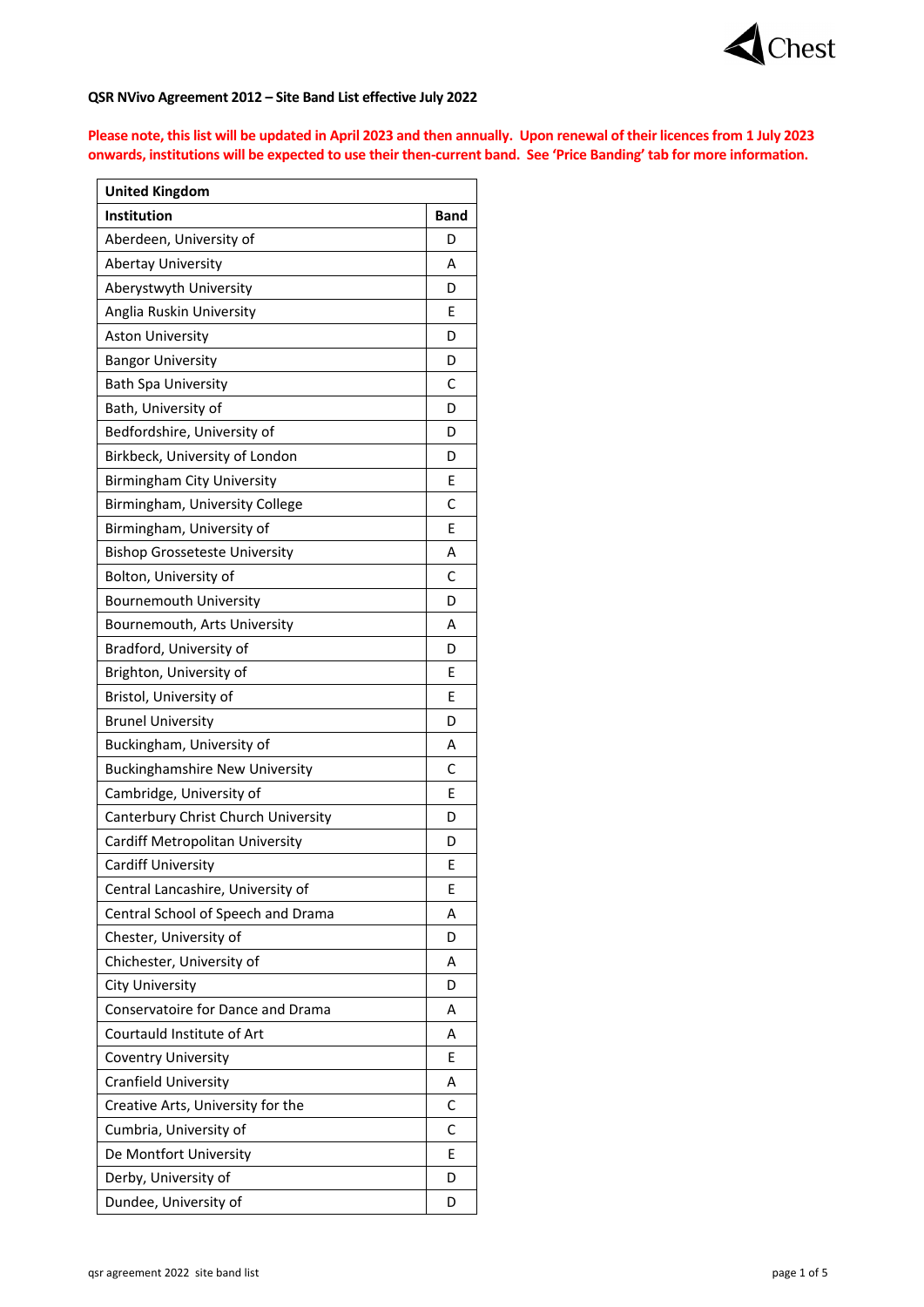| Durham, University of                            | Е |
|--------------------------------------------------|---|
| East Anglia, University of                       | D |
| East London, University of                       | Е |
| <b>Edge Hill University</b>                      | D |
| Edinburgh College of Art                         | А |
| <b>Edinburgh Napier University</b>               | D |
| Edinburgh, University of                         | Ε |
| Essex, University of                             | D |
| Exeter, University of                            | Е |
| <b>Falmouth University</b>                       | А |
| <b>Glasgow Caledonian University</b>             | D |
| Glasgow School of Art                            | А |
| Glasgow, University of                           | Е |
| Gloucestershire, University of                   | С |
| <b>Goldsmiths College</b>                        | С |
| Greenwich, University of                         | E |
| <b>Guildhall School of Music and Drama</b>       | А |
| <b>Harper Adams University</b>                   | А |
| Heriot-Watt University                           | C |
| Hertfordshire, University of                     | Е |
| Heythrop College                                 | А |
| Highlands and Islands, University of the         | А |
| Huddersfield, University of                      | Е |
| Hull, University of                              | Е |
| <b>Imperial College</b>                          | Е |
| Institute of Cancer Research                     | А |
| Institute of Education                           | А |
| Keele, University of                             | С |
| Kent, University of                              | Е |
| King's College London                            | Е |
| Kingston University                              | Ε |
| Lancaster, University of                         | D |
| Leeds College of Music                           | А |
| Leeds Beckett University                         | Е |
| Leeds Trinity University                         | Α |
| Leeds, University of                             | Е |
| Leicester, University of                         | D |
| Lincoln, University of                           | D |
| Liverpool Hope University                        | C |
| Liverpool Institute for Performing Arts          | А |
| Liverpool John Moores University                 | Е |
| Liverpool, University of                         | Е |
| London Business School                           | А |
| London Metropolitan University                   | Е |
| London School of Economics and Political Science | D |
| London School of Hygiene and Tropical Medicine   | А |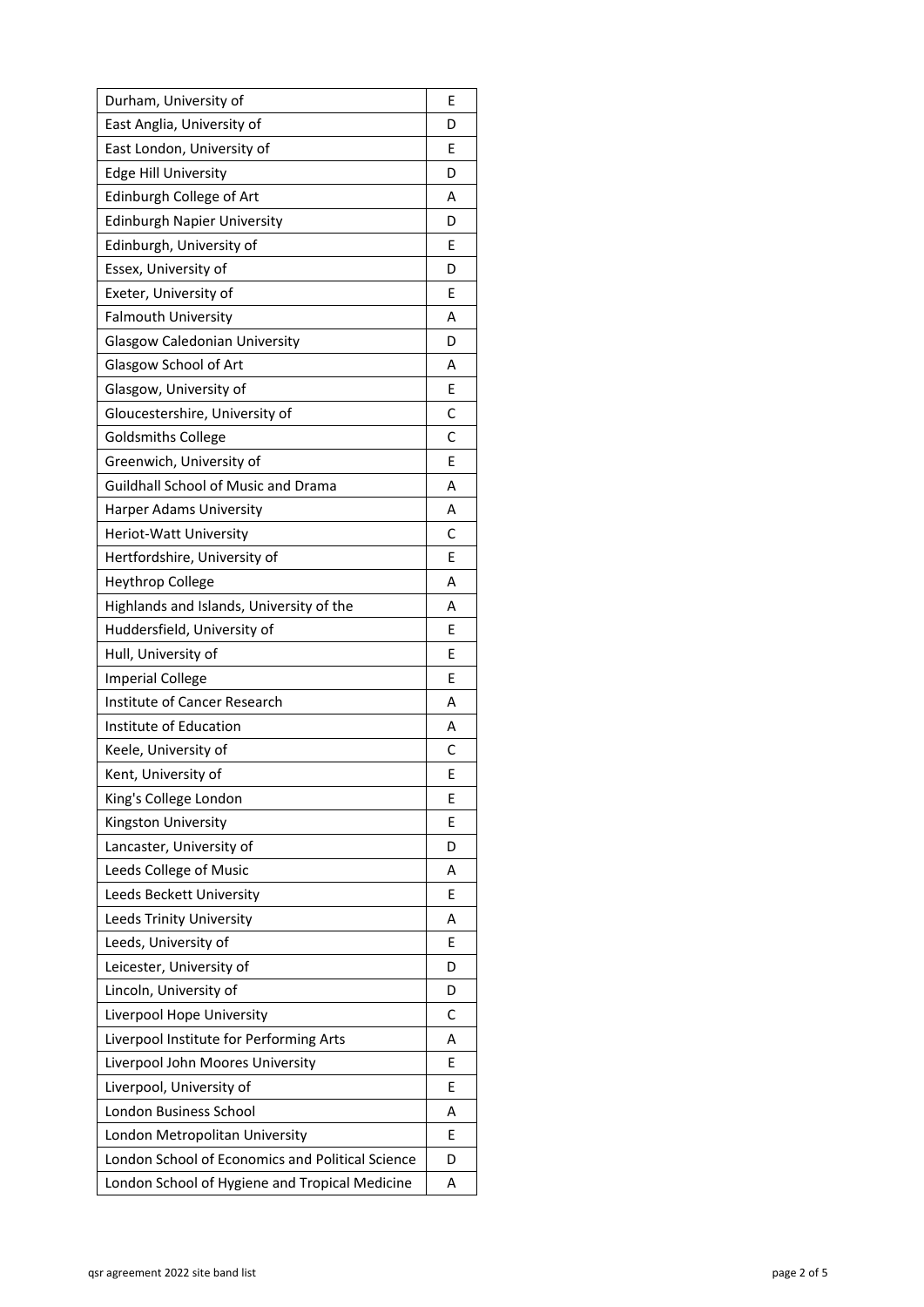| London South Bank University                      | Е |
|---------------------------------------------------|---|
| London, University College                        | Е |
| London, University of (Institutes and Activities) | А |
| London, University of the Arts                    | Е |
| Loughborough University                           | D |
| Manchester Metropolitan University                | Е |
| Manchester, University of                         | Е |
| Middlesex University                              | E |
| <b>Newcastle University</b>                       | Е |
| <b>Newman University</b>                          | А |
| Northampton, University of                        | D |
| Northumbria, University of                        | Е |
| Norwich University of the Arts                    | А |
| Nottingham Trent University                       | Е |
| Nottingham, University of                         | Е |
| Open University                                   | Е |
| <b>Oxford Brookes University</b>                  | D |
| Oxford, University of                             | Е |
| Plymouth, University of                           | Е |
| Portsmouth, University of                         | Е |
| <b>Queen Margaret University</b>                  | А |
| Queen Mary University of London                   | D |
| Queen's University Belfast                        | Е |
| Ravensbourne                                      | А |
| Reading, University of                            | D |
| <b>Robert Gordon University</b>                   | D |
| Roehampton University                             | C |
| Rose Bruford College                              | А |
| Royal Academy of Music                            | А |
| Royal Agricultural University                     | А |
| Royal College of Art                              | А |
| Royal College of Music                            | А |
| Royal Holloway University of London               | D |
| Royal Northern College of Music                   | А |
| Royal Scottish Academy of Music and Drama         | А |
| Royal Veterinary College                          | А |
| Salford, University of                            | Е |
| School of Oriental and African Studies            | В |
| School of Pharmacy                                | А |
| Scotland's Rural University College (SRUC)        | А |
| Sheffield Hallam University                       | Е |
| Sheffield, University of                          | Е |
| South Wales, University of                        | Е |
| Southampton Solent University                     | D |
| Southampton, University of                        | Е |
| St Andrews, University of                         | D |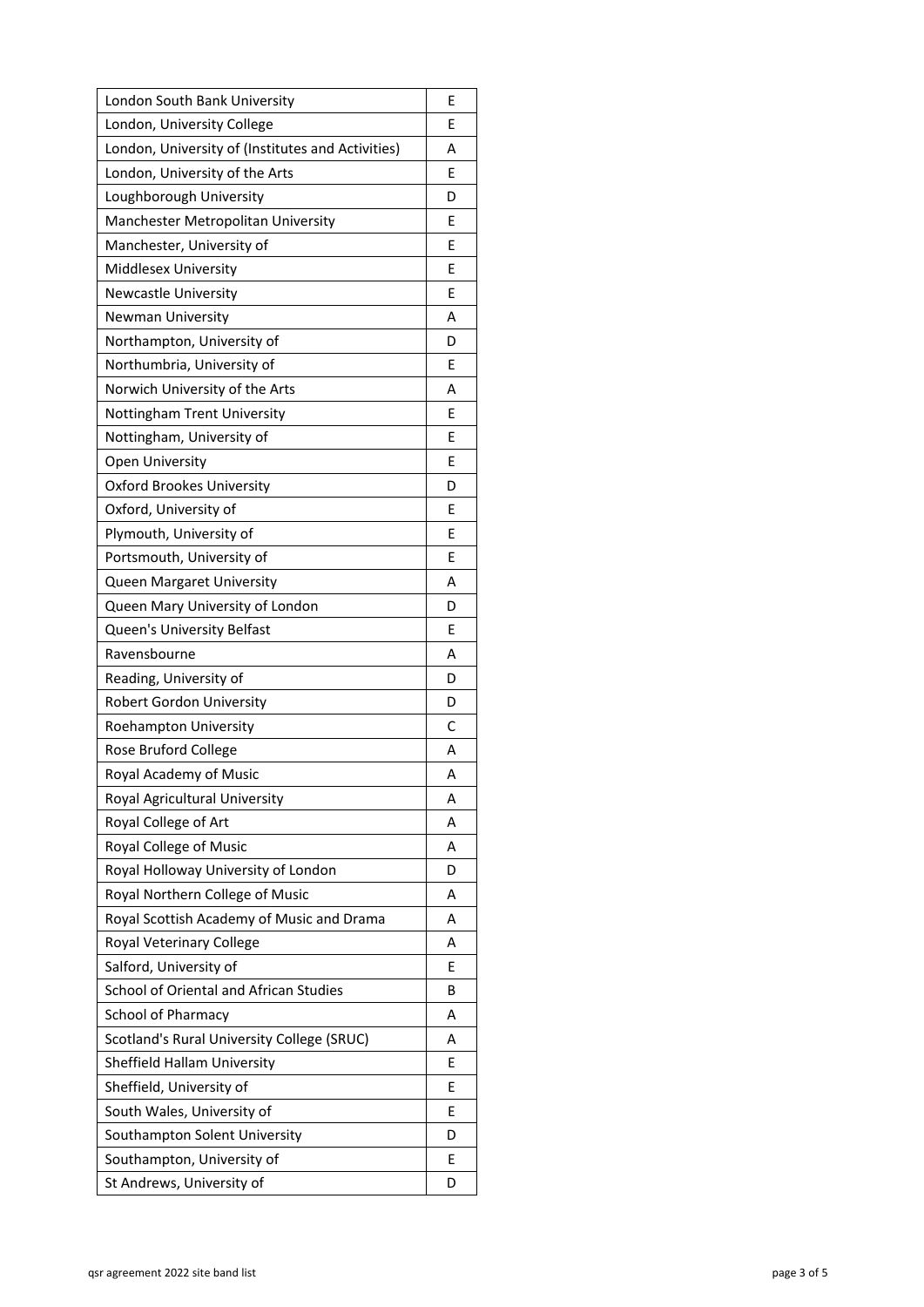| St George's Hospital Medical School            | А |
|------------------------------------------------|---|
| St Mark and St John, University of             | Α |
| St Mary's University College Belfast           | А |
| St Mary's University, Twickenham               | А |
| <b>Staffordshire University</b>                | D |
| Stirling, University of                        | C |
| <b>Stranmillis University College</b>          | А |
| Strathclyde, University of                     | Е |
| Suffolk, University of                         | А |
| Sunderland, University of                      | D |
| Surrey, University of                          | D |
| Sussex, University of                          | D |
| Swansea University                             | D |
| Teesside, University of                        | D |
| Trinity Laban Conservatoire of Music and Dance | А |
| Trinity Saint David, University of Wales       | B |
| Ulster, University of                          | Е |
| Warwick, University of                         | Е |
| West London, University of                     | D |
| West of England, University of                 | E |
| West of Scotland, University of                | D |
| Westminster, University of                     | Е |
| Winchester, University of                      | B |
| Wolverhampton, University of                   | Е |
| Worcester, University of                       | C |
| Wrexham Glyndŵr University                     | B |
| <b>Writtle University College</b>              | Α |
| York St John University                        | B |
| York, University of                            | D |

| <b>Republic of Ireland</b>              |      |
|-----------------------------------------|------|
| <b>Institution</b>                      | Band |
| Athlone Institute of Technology         | к    |
| Blanchardstown, Institute of Technology | J    |
| Carlow, Institute of Technology         | к    |
| Church of Ireland College of Education  | J    |
| Cork Institute of Technology            | К    |
| Cork, University College                | м    |
| Dublin City University                  | L    |
| Dublin Institute of Technology          | м    |
| Dublin, University College              | N    |
| Dun Laoghaire Institute of Art etc      | к    |
| Froebel College of Education            | J    |
| Galway, National University of Ireland  | м    |
| Letterkenny, Institute of Technology    | к    |
| Limerick, Institute of Technology       | К    |